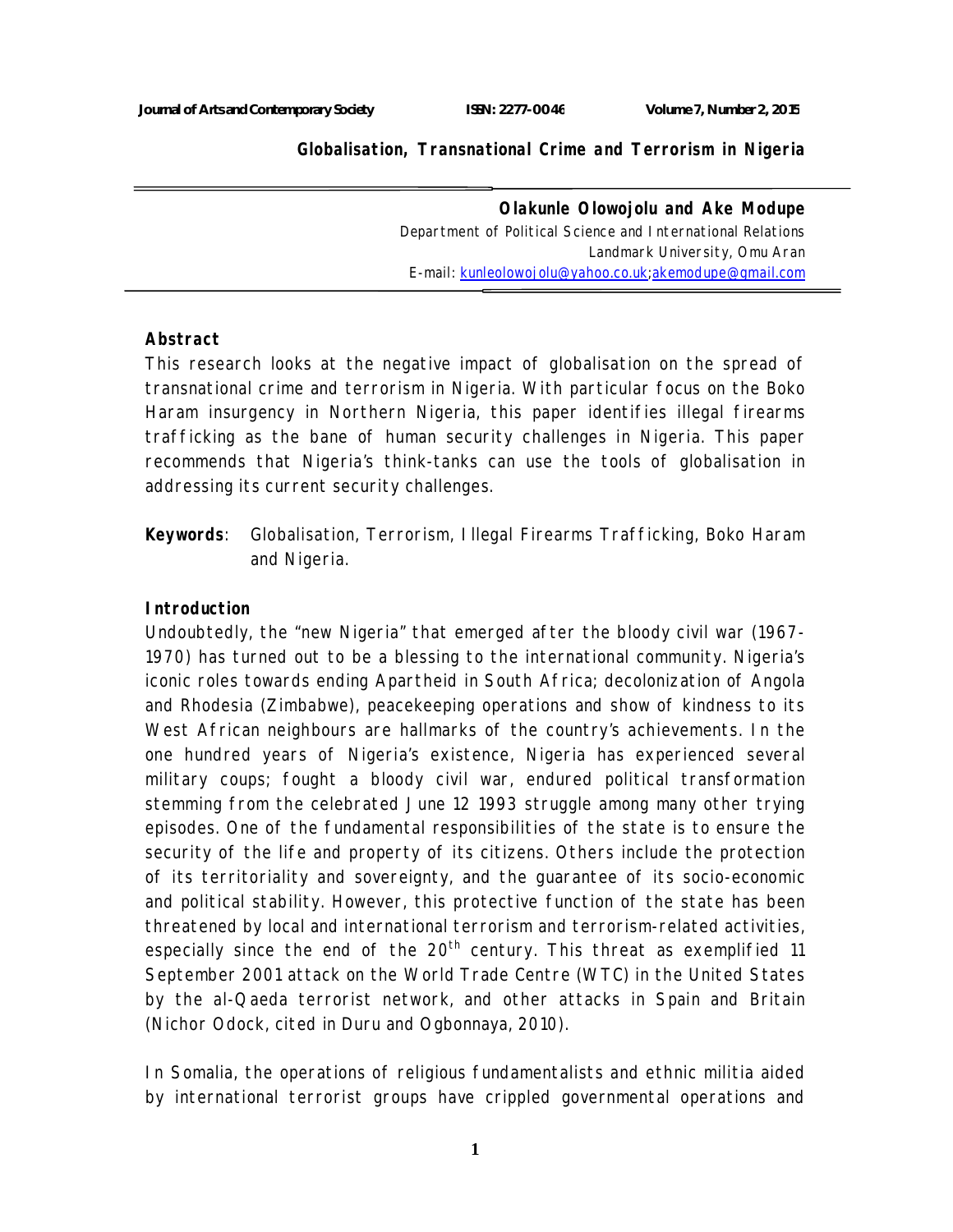state functions (UPI, 2012). At no point in Nigeria's history has the polity been thrown into confusion like what obtains now, no thanks to the Boko Haram insurgency. Illegal firearms trafficking into Nigeria is the major reason for wide scale terrorist attacks that has bedeviled the giant of Africa. In Nigeria, some of the most notable terrorist acts include the rampant bombings carried out by Boko Haram in some parts of the Northern states and those carried out by the Movement for the Emancipation of the Niger Delta (MEND) including 1 October 2010 independence day bombing at the Eagle Square in Abuja and the 2011 New Year's Eve bombing, as well as several bombings during the April/May 2011 electoral period and the 29 May bombing during the inauguration of President Goodluck Jonathan. But terrorism and terrorism related violence associated with Boko Haram Islamic sect remains the most extreme dimension of insecurity, especially in northern part of Nigeria and its geographical spread across the West African sub-region has attendant security implications (Ogbonnaya, Ogujigba and Steigler, 2014). The effects of globalization, transnational crime and terrorism on  $21<sup>st</sup>$  century Nigeria cannot be overemphasized. This paper looks at these three factors and analyses the importance of globalization to Nigeria's counter terrorism strategies.

# **Globalisation**

Globalisation is a multidimensional concept which is loaded with ideological connotations depending on which aspect of the North/South divide that one is viewing it from. This is evident in the profusion of meanings that have characterized it (Saliu and Aremu, 2013).

Cesare Poppi ( cited in Alan Scott, 1997) notes that:

*The literature stemming from the debate on globalization has grown in the last decade beyond any individual's capability of extracting a workable definition of the concept. In a sense, the meaning of the concept is self-evident, in another, it is vague and obscure as its reaches are wide and constantly shifting. Perhaps, more than any other concept, globalization is the debate about it.*

Broadly speaking, the term globalization connotes the deepening of social, economic and cultural interactions among countries of the world (Saliu and Aremu, 2013). It is the integration of economies and societies through cross country flow of information, ideas, technologies, goods, services, capital, finance and people (Rangarajan, 2003).Technological breakthroughs such as mobile phones, computers, internet, satellite networks, among others are traceable to globalization. Information and Communication Technology (ICT) has greatly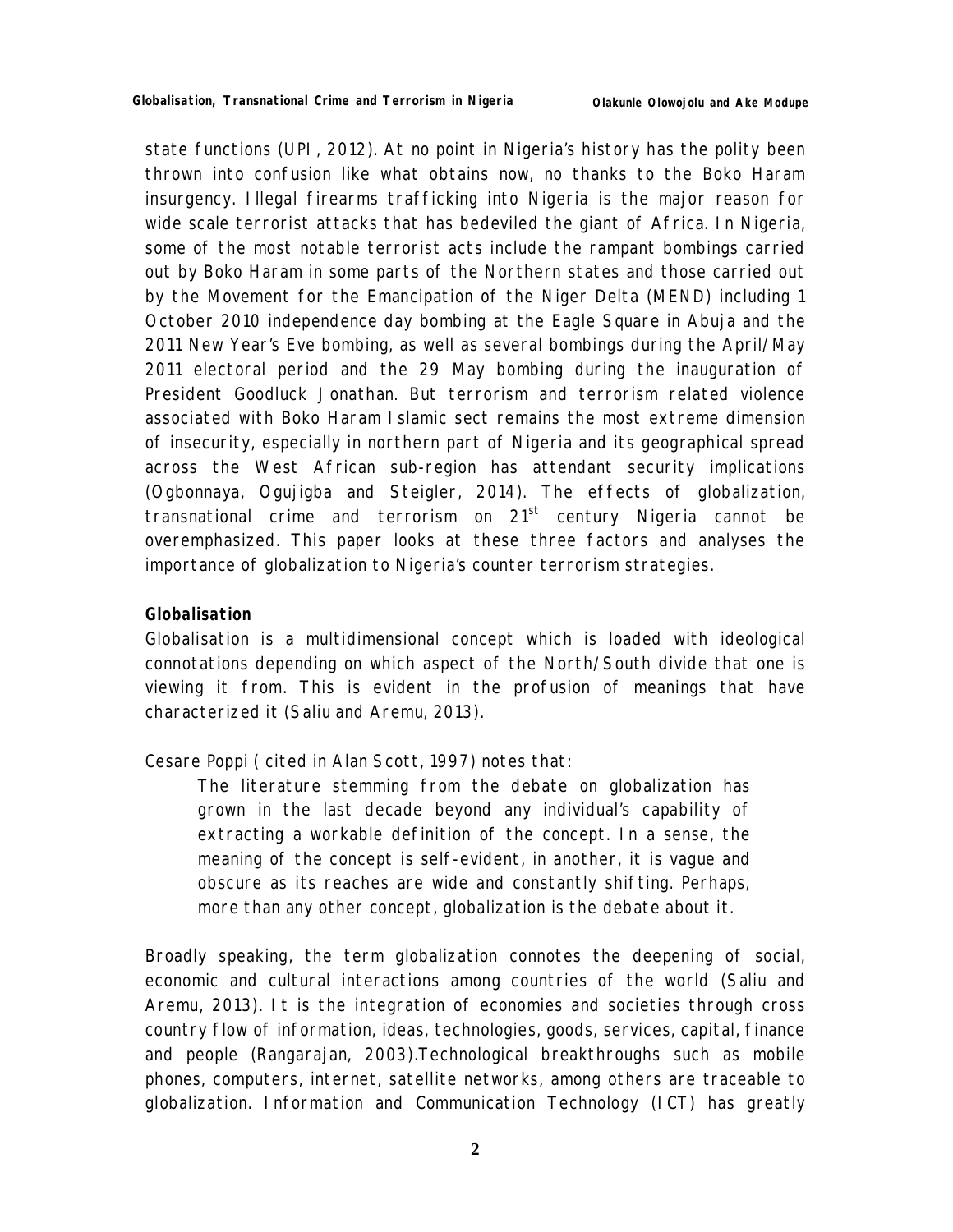#### **Journal of Arts and Contemporary Society Volume 7, Number 2, 2015**

impacted publishing, health sector, financial institutions, entertainment, education, hospitality business and social interactions among Nigerians. It must be noted that ICT has also impacted negatively on the Nigerian society.

According to Charles Omekwu (2006), asserted that:

*The more dangerous dimensions of the digital revolution include pornography, money laundering, cultism, international terrorism, and child abuse, which all constitute a threat to African cultural heritage. It is extremely difficult for African countries with strong Islamic and Christian cultures to tolerate the level of pornographic activities that go on the internet. In traditional African culture, nudity is still not a virtue. In many African universities and urban centres, nudity has become and Africa's rich and elegant dress style are becoming outdated*.

The increases in arms proliferation, cyber-attacks, ethnic violence, global crime and during trafficking are occurred by globalization (Davis, 2003).

According to Williams (2008):

*Not only has globalization challenged individual's state capacity to manage economic affairs, it has provided facilitators and false multipliers for Violent Non State Actors (VNSAs). According to him, global flow of arms, for example is no longer under the exclusive control of nation-states. Illicit arm dealers have become transnational players and have contributed to a diffusion of military power that has provided VNSAs with weapon capabilities that allow them to challenge government forces*.

In a similar vein, globalization has allowed Violent Non-State Actors to develop transnational social capital and to create alliance and generate support outside their immediate area of operations. Globalization, along with the rise of illicit global economy has also provided funding opportunities for Violent Non-State Actors and other terrorist groups generally (Ogbonnaya and Ehigiamusoe, 2013). Establishing a relationship between international terrorism and globalization, Agbu (cited in Akinterinwa, 2004) states that; "Globalization, which has enabled the brand of international terrorism as at present, generally implies the integration of countries into the world economy through increased trade, investment, short-term capital flows and international migration of skilled and unskilled labour."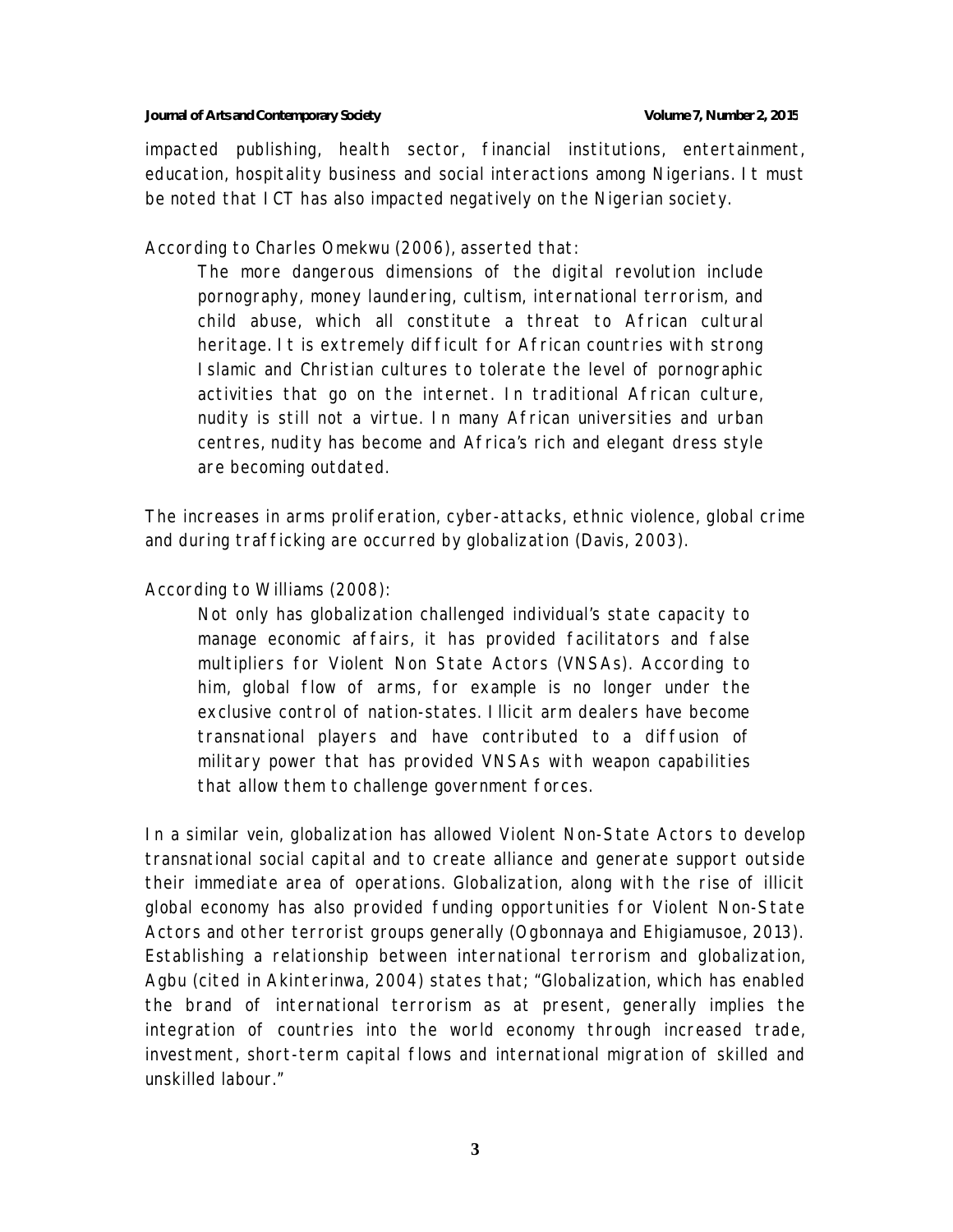Also, Ampatuam (2003) submits that while globalization has brought unprecedented development and progress to people, it has also unleashed negative aspects such as "facilitating international terrorism and other forms of transnational crimes." According to him, transnational terrorism is a global phenomenon which is seen as one of the most destructive. The September 11, 2001 attacks on the United States of America illustrate the lethality of this threat.

## **Transnational Crime**

Transnational organized crime suggests in simple terms the movement of persons, goods and services across sovereign national jurisdiction in a manner devoid of acceptable norms and standards (NgorNgor, cited in Criminal Justice Processes, p.3). Globalisation is largely responsible for the increase in the rate of transnational crime. Transnational crime is a highly sophisticated and syndicated criminal activity which surpasses the primary concern of a particular single nation (ibid). Crimes that have transactional characteristics include illegal firearms trafficking; human trafficking, illegal drug trafficking, money laundering, advanced fee fraud, smuggling among others. This paper is however premised on illegal firearms trafficking.

# **Illegal Firearms Trafficking**

Proliferation of arms is a threat to Nigeria's territorial integrity. The ever increasing armed conflicts in many regions of the world account for huge trafficking in firearms. Similarly, constant political instability and internal power tussle amongst third world countries precipitate arms trafficking (Ibid).

Illegal firearms trafficking thrive in Nigeria due to the country's porous borders. The porosity of Nigeria's borders owe as much to the way the colonialists carved up the African continent as to the nature of their management by post-colonial states (Onuoha, 2013). While Nigeria's border problem is related to this colonial history, its porosity has been exacerbated by the failure of succeeding governments to properly administer these borders (Ibid). In his view, Okumu (2010) asserted that "the high level of insecurity on African borders is largely due to the way they are administered and managed, and less to do with how colonialists drew them". Nigeria's Minister of Interior, Abba Moro disclosed that there are over 1,499 irregular (illegal) and 84 regular (legal) officially identified entry routes into Nigeria. In Adamawa State, there are about 25 illegal routes into Nigeria from neighbouring countries. Terrorists and smugglers take advantage of this leakage to smuggle small arms and light weapons (SALWs) into Nigeria. As a result, over 70 percent of about 8 million illegal weapons in West Africa were reported to be in Nigeria.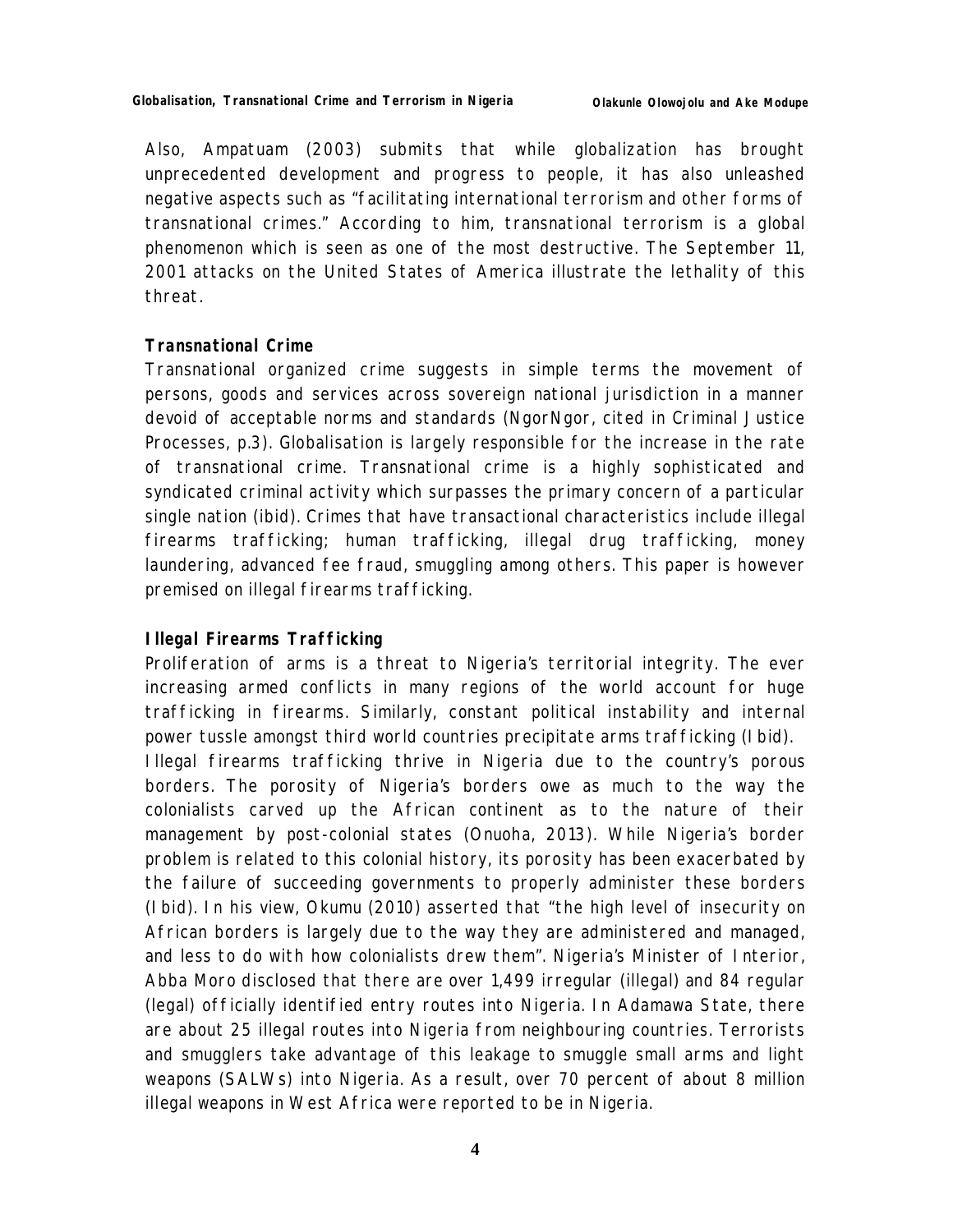The proliferation of SALWs in Nigeria is indexed by the intermittent seizure of various types and calibre of arms by security and border control officers, the frequency of their deployment in conflict and crime scenes, and the level of human casualty and material damage recorded in the aftermath of their use in the country (Onuoha, 2011).

### **Evolution of Boko Haram Sect**

The origin of the Boko Haram Islamic sect, also known as Ja mat Ahl as- Sunnah lid- da 'wawal –Jihad is traceable to 2002 when Mohammed Yusuf assumed the leadership of the sect. Since then, the sect has metamorphosed under various names like Muhajirun, Yusufiyyah, Nigerian Taliban, Boko Haram and Jama 'atuAhlisunnahLidda' awatiwal Jihad (Ogbonnaya, Ogujigba and Steigler, 2014). In 2004, the group moved to Kannamma in Yobe State, close to the border with Niger. It has since had a base there from which it organizes its assaults. According to Brinkel and Ait-Hida, in July 2009, the group under Mohammed Yusuf led a large- scale uprising in the states of Bauchi, Borno, Kano, Katsina and Yobe, which many left many dead, while others were wounded and displaced. Currently, the North-Eastern states of Nigeria (Adamawa, Bauchi, Borno, Gombe, Taraba and Yobe) with a population 18,971, 965 inhabitants and other major northern cities such as Jos, Kaduna, Kano, Madalla (Niger State), have become the epicenter of Nigeria's terrorism related violence. Incidences of suicide bombings, killings and destruction have occurred in these areas since 2009. This has resulted in the loss of thousands of lives, extensive damage to property, and the socio-economic development prospects of the region have been set back (Ogbonnaya and Ehigiamusoe, 2013).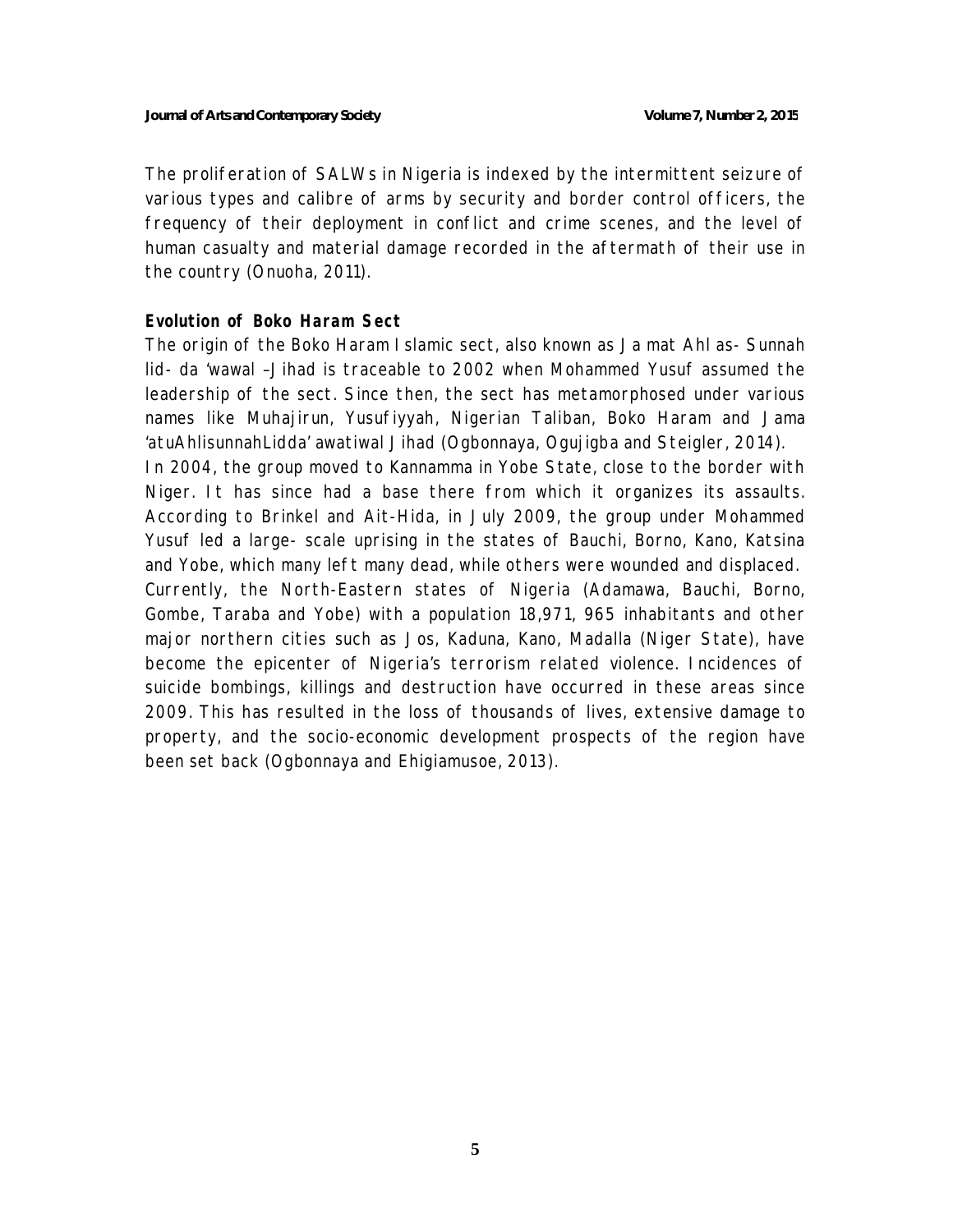| <b>DATE</b>         | LOCATION                                      | CASUALITIES                                                                           |
|---------------------|-----------------------------------------------|---------------------------------------------------------------------------------------|
|                     | 23-Jul-14 kaduna                              | Killed 39 people and injuring many others                                             |
| 14-Jul-14 Bornu     |                                               | Killed 26 people and injuring many others                                             |
| 23-Jun-14 Kano      |                                               | Killed 12 people and injuring many others                                             |
| 1-Jun-14 Mudi       |                                               | Killed over 40 people and injuring many others                                        |
|                     | 31-May-14 Kala Balge                          | Killed 40 people and injuring many others                                             |
| 27-May-14 Bornu     |                                               | Killed 48 people and injuring several others                                          |
| 25-May-14 Yobe      |                                               | Killed 54 people and injuring several others                                          |
|                     | 21-May-14 Chikongudo                          | Killed 25 people and injuring several others                                          |
| 20-May-14 Jos       |                                               | Killed 108 and injuring 56                                                            |
| 18-May-14 Kano      |                                               | Killed 4 people and injuring several others                                           |
|                     | 5-May-14 Gamboru Ngala                        | several people dead and injured                                                       |
| 1-May-14 Abuja      |                                               | Killing 19 people and injuring several others                                         |
| 14-Apr-14 Abuja     |                                               | Killing 88 people and injuring several others                                         |
| 10-Apr-14 Dikwa     |                                               | Killing 8 people and injuring several others                                          |
|                     | 10-Apr-14 Bala Balge                          | Killing 60 people and injuring several others                                         |
|                     | 1-Mar-14 Mainokri                             | Killing 39 people and injuring several others                                         |
|                     | 1-Mar-14 Maiduguri                            | Killing 51 people and injuring several others                                         |
| 25-Feb-14 Buni Yadi |                                               | Killing 59 people and injuring several others                                         |
| 19-Feb-14 Bama      |                                               | Killing 60 people and injuring several others                                         |
| 16-Feb-14 Borno     |                                               | Killing 90 people and injuring several others                                         |
| 12-Feb-14 Konduga   |                                               | Killing 39 people and injuring several others                                         |
| 6-Jul-13 Yobe       |                                               | Killing 42 people and injuring several others                                         |
| 7-May-13 Bama       |                                               | Killing 55 and injuring several others                                                |
| 30-Jul-12 Zaria     |                                               | Killing 5 and injuring several others                                                 |
| 3-Jun-12 Bauchi     |                                               | Killing 12 and injuring several others                                                |
| 30-Apr-12 Taraba    |                                               | Killing 11 and injuring several others                                                |
|                     | 29-Apr-12 Bayero Uni Kano                     | Killing 16 and injuring several others                                                |
| 26-Apr-12 Abuja     |                                               | Killing 6 people and injuring several others                                          |
|                     |                                               | 25-Apr-12 Maiduguri Police HKilling 7 and injuring many                               |
| 8-Apr-12 Kaduna     |                                               | Killing 40 and injuring several others                                                |
| 8-Apr-12 Jos        |                                               | Killing 20 and injuring several others                                                |
| 24-Mar-12 Kano      |                                               | Killing 2 people and injuring unspecified number of people.                           |
| 11-Mar-12 Jos       |                                               | Killing 10 and injuring several others                                                |
|                     | 3-Feb-12 Police Station in Kokilling 4 people |                                                                                       |
| 22-Jan-12 Bauchi    |                                               | Killing 11 and injuring several others                                                |
|                     | 17-Jan-12 Maiduguri                           | 2 soldiers and 4 BH gunmen are killed at a military checkpoint                        |
|                     | 13-Jan-12 Yola/Gombe                          | Kills 4 and injured 2 others in two separate attacks                                  |
|                     | 11-Jan-12 Potiskum                            | 4 Christians killed                                                                   |
|                     | 10-Jan-12 Damaturu                            | 5 policemen and 3 others killed at a beer garden                                      |
| 9-Jan-12 Biu        |                                               | A secret policeman and civilian friend were shot dead                                 |
| 7-Jan-12 Biu        |                                               | 3 Christian pokers are killed 7 others injured                                        |
| 6-Jan-12 Yola       |                                               | 8 worshippers shot dead in a church                                                   |
| 6-Jan-12 Mubi       |                                               | 17 Christian mourners are killed                                                      |
|                     | 5-Jan-12 Gombe city                           | 6 worshippers and 10 others are wounded                                               |
|                     | 3-Jan-12 Birniwa                              | 1 teenage girl killed and 1 Policeman wounded                                         |
| 1-Jan-12 FCT        |                                               | President Goodluck Jonathan imposes a state of emergency on 15 LGAs                   |
|                     |                                               | in Borno, Yobe and Plateau states. He orders closure of Nigerian borders in the north |

**Figure 1: Boko Haram Attacks in Nigeria from 2012-2014: Nation Newspaper July 24, 2014**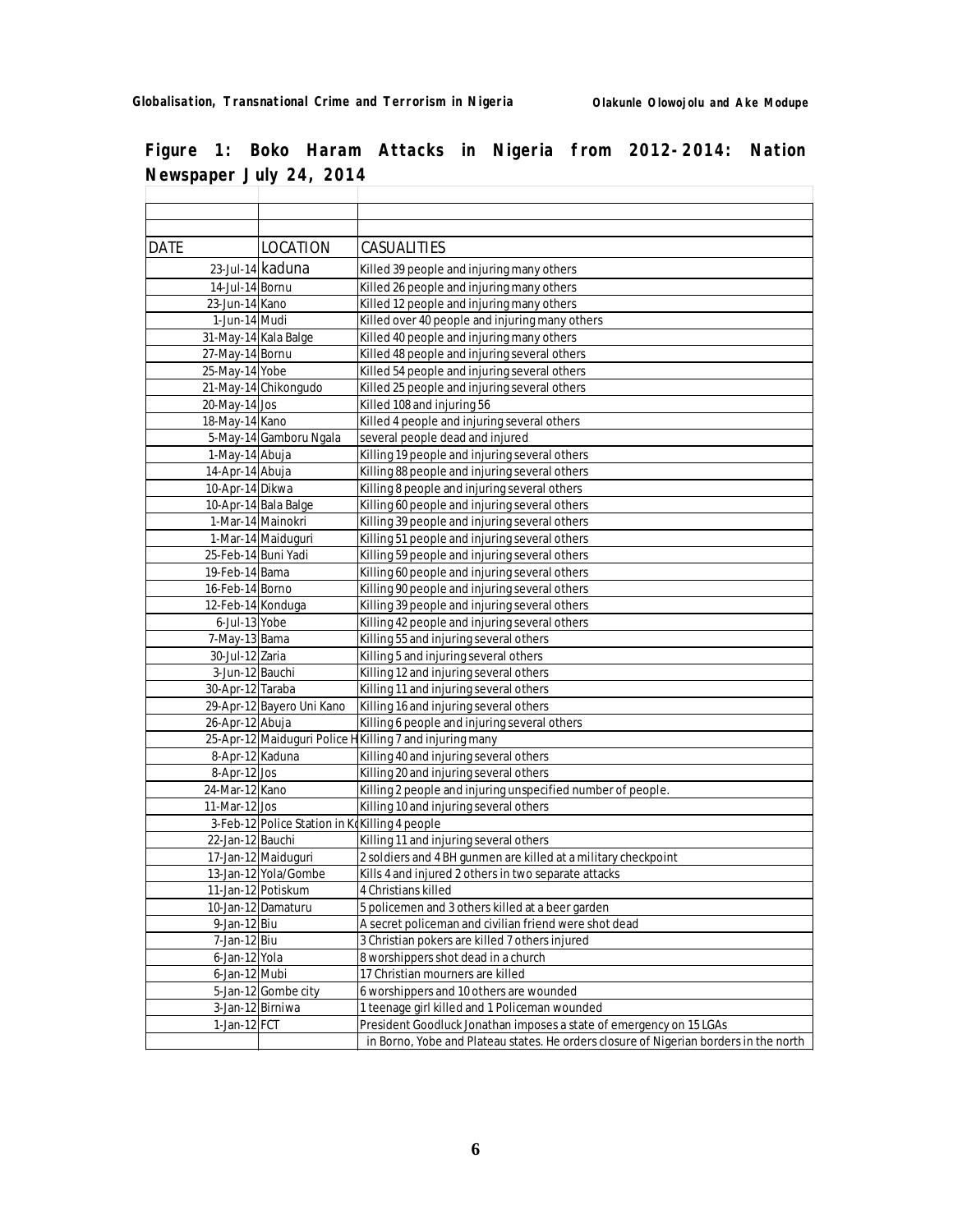#### **Journal of Arts and Contemporary Society Volume 7, Number 2, 2015**

Nigeria's borders are massive with hundreds of footpaths crisscrossing to neighbouring countries of Cameroon, Chad and Niger with links to Mali, Libya and Sudan. From conservative estimate by locals, there are well over 250 footpaths from Damaturu/Maiduguri axis that link or lead direct to Cameroon, Chad or Niger (Musa, 2013). These paths, which are mostly unknown to security agencies, are unmanned, unprotected and have continued to serve as conveyor belts for arms and ammunition trafficking into Nigeria (Ibid). Illegal arms dealers use camels, donkeys and cows to move in ammunition into Nigeria. Boko Haram members are known to connive with merchants involved in cross-border trade to help stuff their arms and weapons in goods that are transported via heavy trucks, trailers and Lorries. Given the huge size of the goods loaded on these vehicles, very little or no scrutiny is conducted on them by security and border officials (Musa, 2013).

The ECOWAS Protocol on free movement of persons, goods and services, has thus created a space that criminals exploit to facilitate cross-border trafficking. These traffickers exploit loopholes in state capacity in monitoring cross-border trade in the region and relaxation of national borders intended to enhance regional integration, to penetrate their nefarious activities. It must be noted that cross-border arms trafficking is sometimes facilitated by security agents. In May 2013, for instance, a senior Customs personnel was arrested for allegedly assisting Boko Haram insurgents to smuggle several trucks loaded with large cache of arms and ammunition into Nigeria (Kwaru, 2013). In May 2013, security agencies in Nigeria discovered an arms warehouse at the residence of a Lebanese national in Kano State. The cache of weapons was located in an underground bunker beneath the master bedroom and investigations point towards the existence of a Hezbollah terrorist cell in Nigeria with links to Boko Haram (Sahara Reporters, 2013). Some of the weapons confiscated included rocket propelled guns and anti-personnel mines, which were clearly beyond the range of weapons normally stolen by Boko Haram from local police stations (Olojo, 2013).

It is believed that Boko Haram has strong ties with other well established terrorist organizations such as al Shabaab and al Qaeda. Onuoha posited that Boko Haram members have received and continue to receive training from al Qaeda in Afghanistan, Mauritania and Sudan, while its operations and activities are co-ordinated from Mali with funding from a number of sources, including a United Kingdom based Al-Muntada Trust Fund. Boko Haram's membership has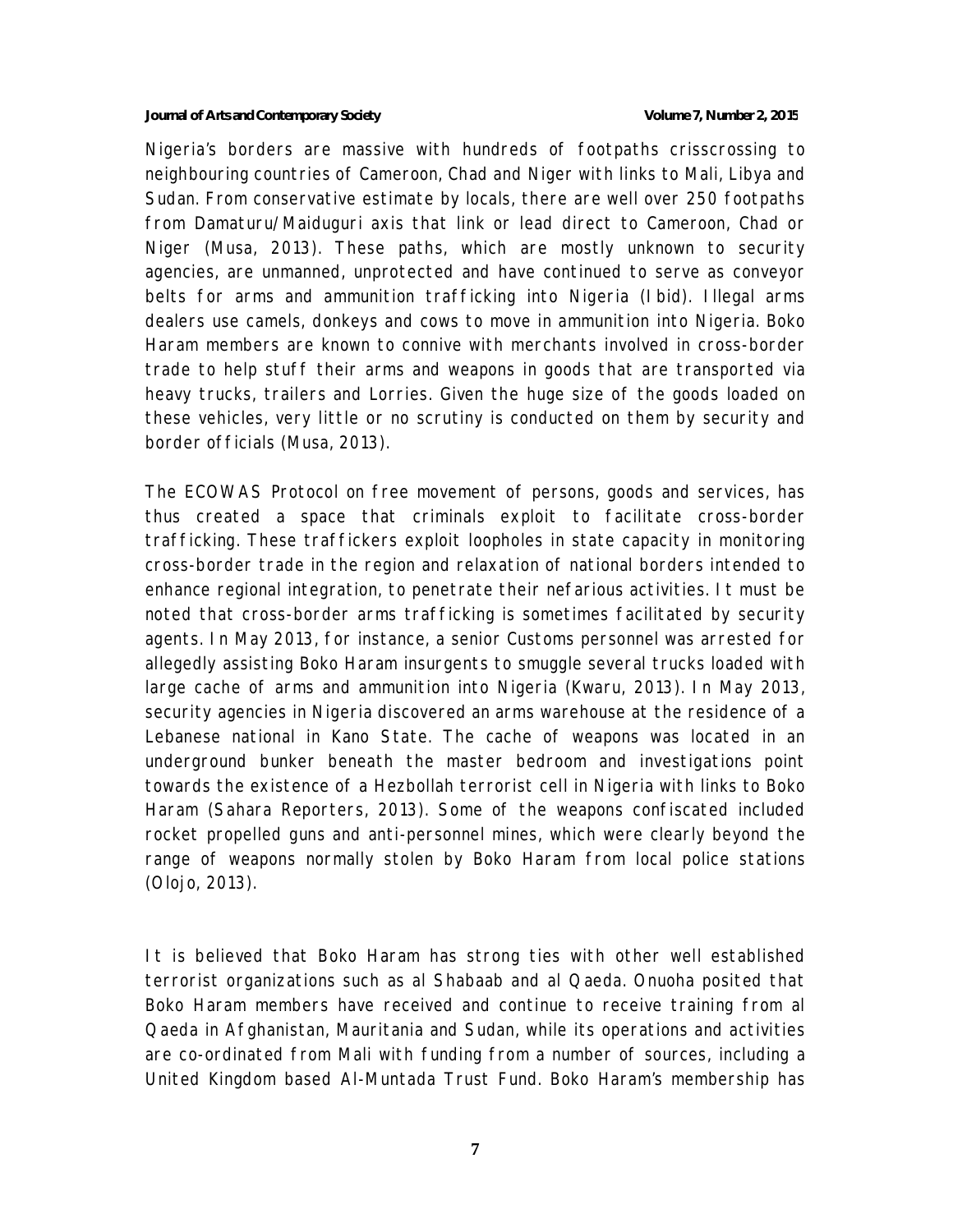spread to other West African countries such as Niger, Mauritania, north Cameroon and Chad, which also provide sanctuary for the group members.

## **Conclusion and Recommendations**

This paper has attempted to discover the impact of globalization on the rise of terrorism and transnational crime in Nigeria. Nigeria's biggest threat, Boko Haram has benefited from the porous borders in Northern Nigeria. Boko Haram sect is also closely associated with other terrorist groups like the al Qaeda and al Shabaab. It is on this note that the paper recommends the following measures that will help put an end to Boko Haram's insurgency in Nigeria. First, Nigeria must invest heavily in new technology cross border control. Some radars can be used as primary detection sensor for long range remote surveillance platforms. Mobile Surveillance System and Blighter Radar which are cost effective should be introduced to survey both land and air zone simultaneously (Musa, 2013).

Secondly, Nigerian government should become proactive in the implementation of regional security among ECOWAS member states. Agreements must be reached among ECOWAS member states and their governments for cooperation and collaboration in the areas of security joint- border patrol, strengthening of common or integrated immigration services in order to curtail transnational crimes and terrorism and reduce security threats. This has become a global practice, especially among member states of the European Union (Casale, 2008).

Thirdly, it is important for Nigeria to invest in E-Government.This will ensure effective data gathering and intelligence monitoring among Nigeria's security agencies. It will also bolster Nigeria's security networking with other nations. A well-developed E-Government platform will increase the knowledge base of Nigerian citizens with a view towards assisting security operatives in ending the Boko Haram debacle.

Lastly, Nigerian leaders must have the political will to address the Boko Haram insurgency. Over the years, Nigerian leaders have been exemplary in confronting problems such as Apartheid in South Africa, colonial rule in Africa and recently the current President, Goodluck Jonathan lived up to the billings by ensuring Nigeria is free from the deadly Ebola scourge.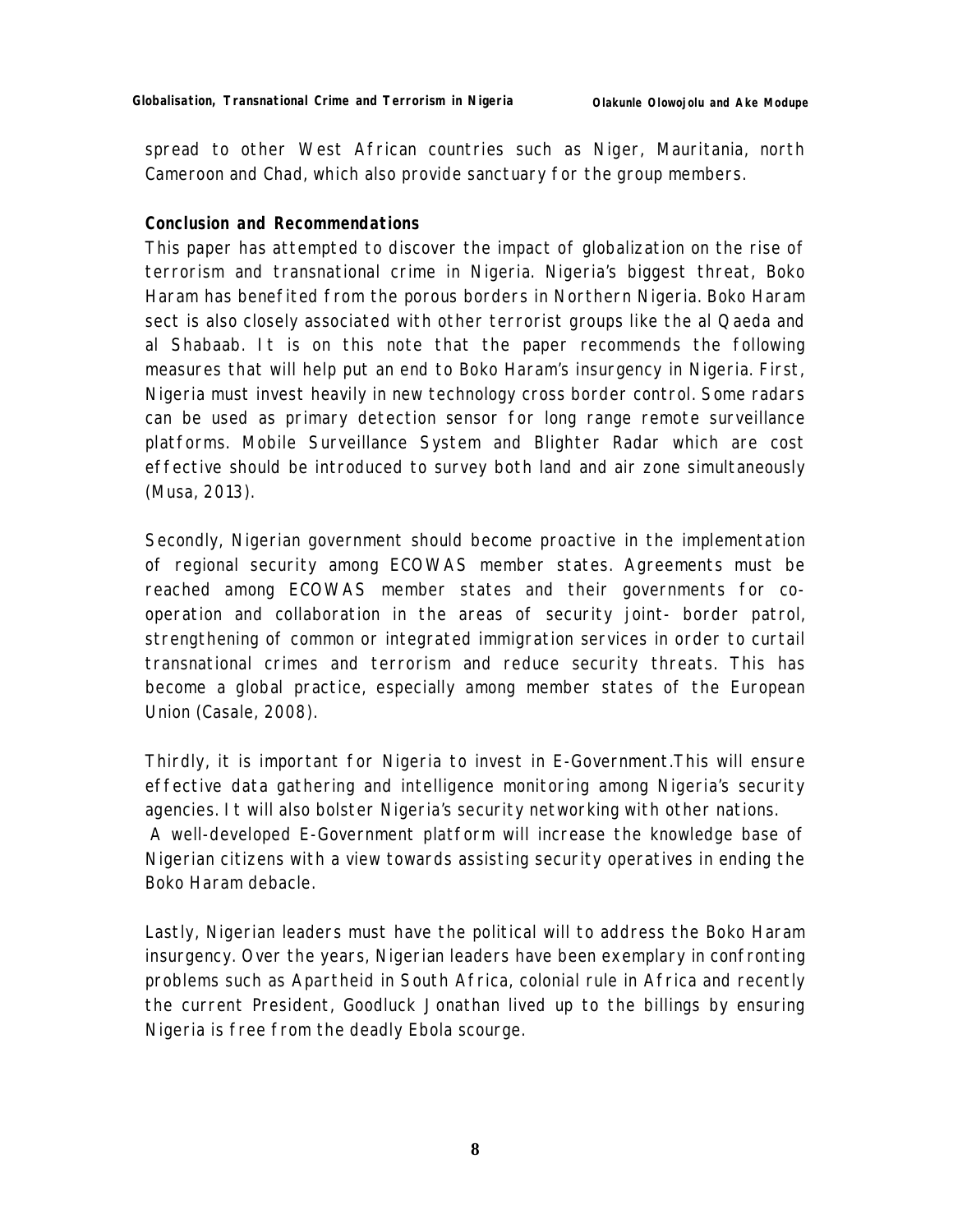#### **BIBLIOGRAPHY**

- Akinterinwa, B.A. (2004). Nigeria's New Foreign Policy Thrust: Essays in Honour of Ambassador Oluyemi Adeniyi, Ibadan: Vantage Publishers, pp 323-339.
- Alan, S. (1997). The Limits of Globalization: Cases and Arguments, London: Routledge.
- Ampatuam, T.P. (2003). Terrorism and Nation-State Institutions: Actions and Interactions.
- Brinkel and Ait-Hida, Boko Haram and Jihad in Nigeria, 3.
- Casale, D. (2008). EU Institutional and legal counter-terrorism framework, *Defence Against Terrorism, Review* 1(1) , 49-78.
- Charles, O. O (2006). African culture and libraries: the information technology challenge, *The Electronic Library*, 24 (2), 243-264.
- Criminal Justice Processes , Effective Methods to Combat Transnational Organized Crime : *The Nigerian Perspective*. Pg 3.
- Davis, E.L. (2003). Globalization Security Implications, *RAND Issues Paper.*
- Duru, J.C., and Ogbonnaya, U.M. (2010). Globalization, International Terrorism & National Security Challenges in Contemporary World Order, *Kogi Journal of Political Science* 1(2), 1-9.

http://www.upi.com/Top\_New/Special/2012/03/26/Mali-coup-Arab

- Kwaru, M.I. (2013). "Boko Haram: Senior Customs Personnel arrested over arms importation in Borno", *Peoples Daily*, 29 May.
- Musa, S. (2013). How Al-Qaeda, Boko Haram smuggle arms into Nigeria, *Vanguard Newspaper*, May 11, http://www.vanguardngr.com/201/05/how-al-qaeda-boko-haram-smugglearms-into-nigeria/
- Musa, S. (2013). "Border Security, Arms Proliferation and Terrorism in Nigeria; *Sahara Reporters*, 20 April.
- *Nation Newspaper* July 24, 2014, Boko Haram Attacks in Nigeria from 2012-2014.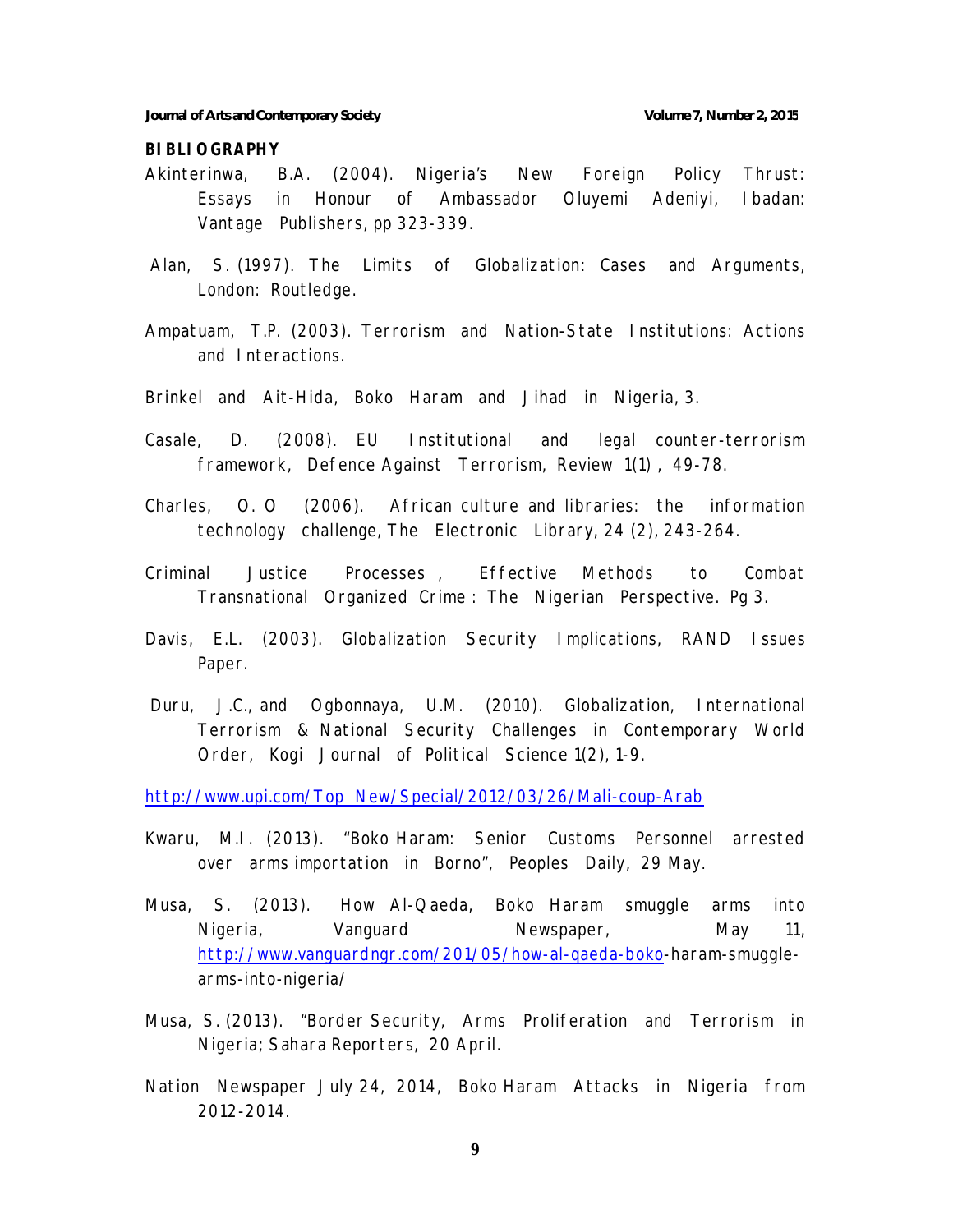- Ogbonnaya, U. M and Ehigiamusoe, U. K, (2013) Niger Delta Militancy and Boko Haram Insurgency: National Security in Nigeria. *Global Security Studies*, Vol 4, Issue 3.
- Ogbonnaya, U.M., Ogujiuba, K., and Stiegler, N. (2014). Terrorism in Nigeria, *African Security Review*; 23.2, 145-160.
- Okumu, W. (2010). "Africa's Problematic Borderlines, Afric.org, February/March p22.
- Olojo, A. (2013). Nigeria's Troubled North: Interrogating the Drivers of Public Support for Boko Haram*, ICCT Research Paper*  October.
- Onuoha, F.C. (2011). "Small Arms and Light Weapons Proliferation and Human Security in Nigeria", *Conflict Trends*, 1 pp 50-56.
- Onuoha, F.C. (2013). Porous Borders and Boko Haram's Arms Smuggling **Operations** in Nigeria. http://studies.aljazeera.net/en/reports/2013/09/201398104245877469 .htm. 8 September.
- Onuoha, The Islamist Challenge, 60, Okpaga et al, Activities of Boko Haram and insecurity question in Nigeria, 82; Doyle, Africa's Islamist militants co-ordinate efforts".
- Rangarajan, C. (2003). "Globalisation: Concept and Concerns, *I' The Hindu*, January 6.
- *Sahara Reporters* (2013), "Nigeria Army Links Boko Haram to Hezbollah" 30 May.
- Saliu, H., and Aremu, F.A. (2013). Introduction to International Relations , College Press and Publishers Limited.
- UPI, Mali Coup: Arab Spring spreads to Africa, 26 March 2012,
- Williams, P. (2008). Violent Non-State Actors and National and International Security, *International Relations and Security Network Series*, Zurich: Swiss Institute of Technology.